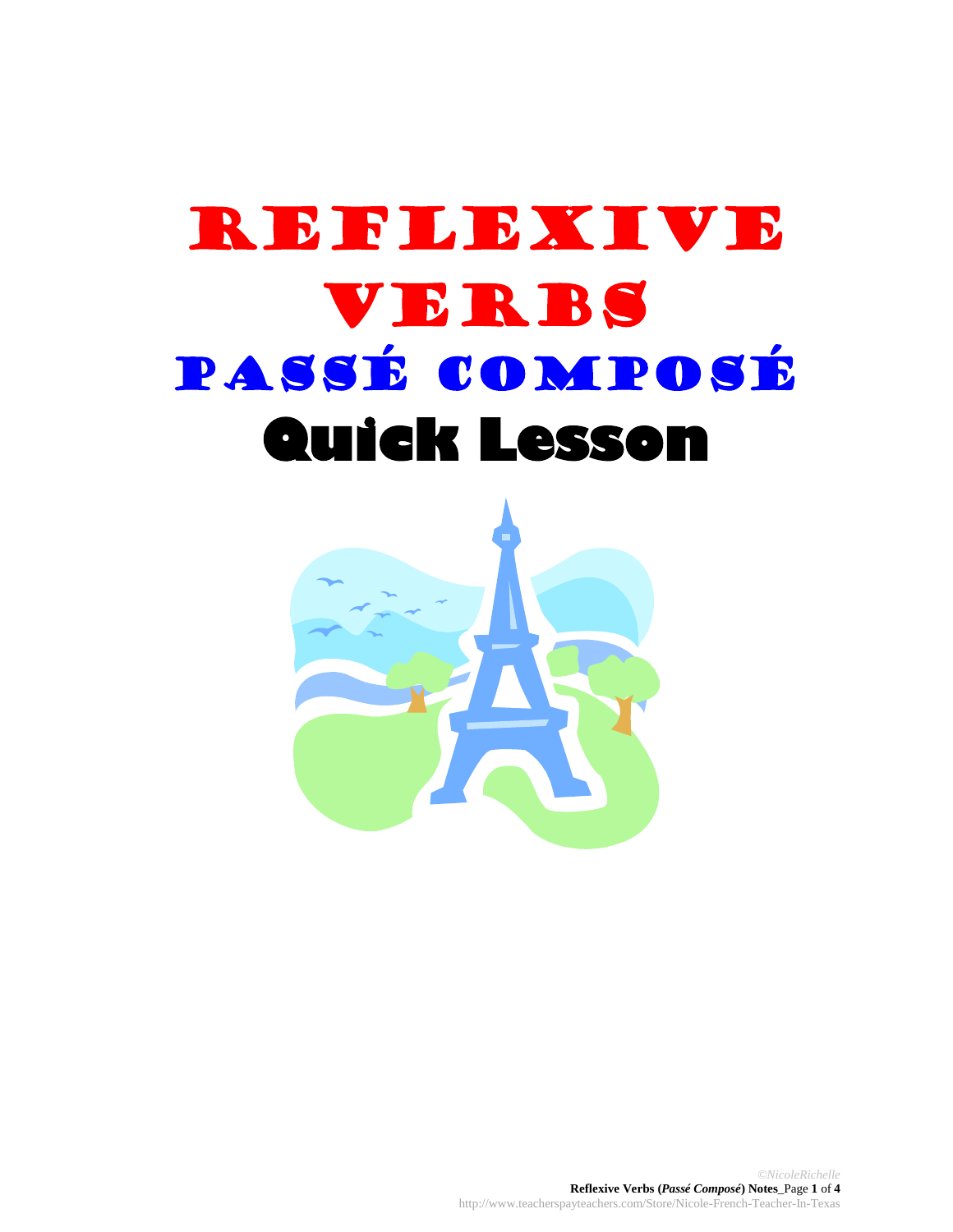|                                                         | Reflexive Verbs (Passé Composé) Notes                                                             | NOM: Date |  |  |  |
|---------------------------------------------------------|---------------------------------------------------------------------------------------------------|-----------|--|--|--|
| Review Reflexive Verbs: General Use                     |                                                                                                   |           |  |  |  |
|                                                         | special group of verbs where the action is <i>usually</i> done to _______________ and NOT someone |           |  |  |  |
|                                                         |                                                                                                   |           |  |  |  |
| action. Let's review the categories of reflexive verbs. |                                                                                                   |           |  |  |  |
| There are 3 groups / types of reflexive verbs:          |                                                                                                   |           |  |  |  |
|                                                         | 1. HABITUAL action reflexives: Describe one's ____________________.                               |           |  |  |  |
|                                                         |                                                                                                   |           |  |  |  |
|                                                         |                                                                                                   |           |  |  |  |
|                                                         |                                                                                                   |           |  |  |  |
| $\bullet$                                               | NOTE: idiomatic means: __________________________________ so it's hard to literally translate.    |           |  |  |  |
|                                                         |                                                                                                   |           |  |  |  |
|                                                         |                                                                                                   |           |  |  |  |
|                                                         |                                                                                                   |           |  |  |  |
|                                                         | Using Reflexive Verbs: Passé Composé                                                              |           |  |  |  |
|                                                         |                                                                                                   |           |  |  |  |
|                                                         | When there are _______________ verbs in the sentence because of the passé composé, you            |           |  |  |  |
|                                                         | Note: Reflexive Verbs DO NOT use _____________ in the PC.                                         |           |  |  |  |
| Let's review our reflexive pronouns.                    |                                                                                                   |           |  |  |  |
| myself                                                  | <u>________</u> ourselves                                                                         |           |  |  |  |
|                                                         |                                                                                                   |           |  |  |  |
|                                                         |                                                                                                   |           |  |  |  |
| himself                                                 | themselves                                                                                        |           |  |  |  |
| $\frac{1}{\sqrt{1-\frac{1}{2}}}\text{herself}$          | themselves                                                                                        |           |  |  |  |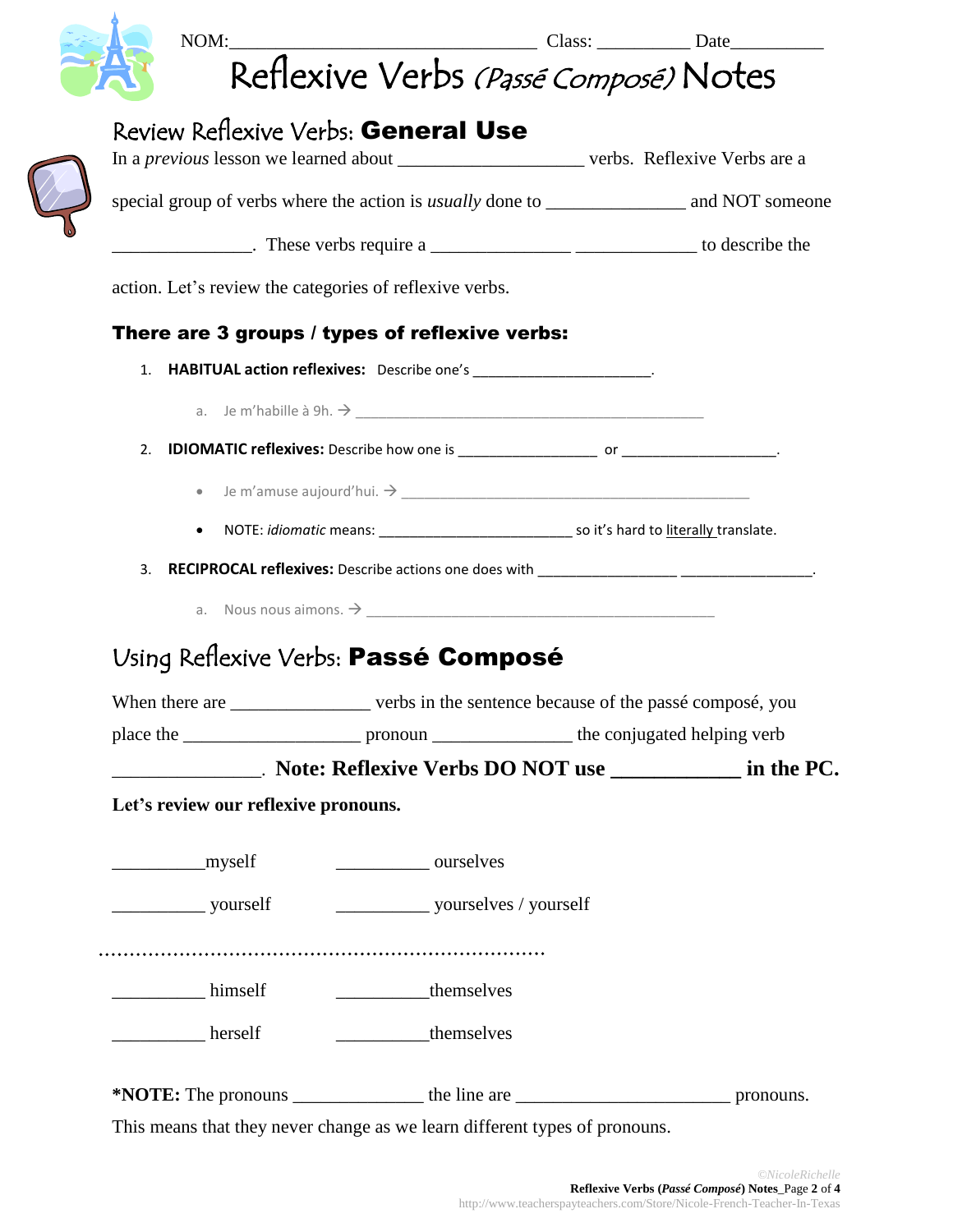| When using __________________ verbs in the passé composé you must use the helping verb                                        |       |
|-------------------------------------------------------------------------------------------------------------------------------|-------|
| Practice: Use the chart above to fill in the blanks below.<br>I looked at myself. $\rightarrow$ Je me suis regardé(e).        |       |
| You looked at yourself. $\rightarrow$ Tu $\Box$ es regardé(e).                                                                |       |
| He looked at himself. $\rightarrow$ II est regardé.                                                                           |       |
| She looked at herself. $\rightarrow$ Elle est regardée                                                                        |       |
| We looked at $us. \rightarrow Nous$ sommes regardé(e)s.                                                                       |       |
| You all looked at yourselves. $\rightarrow$ Vous etes regardé(s).                                                             |       |
| They looked at themselves. $\rightarrow$ IIs sont regardés.                                                                   |       |
| They looked at themselves. $\rightarrow$ Elles sont regardées.                                                                |       |
| *Notice that the pronoun _____________________the person talking. This is how we<br>know that the action is NOT being done to | else. |
| Practice Conjugating Reflexive Verbs in the Passé Composé:                                                                    |       |
| $\text{Je}\n$                                                                                                                 | Nous  |
|                                                                                                                               |       |

Il \_\_\_\_\_\_\_\_\_\_\_\_\_\_\_\_\_\_\_\_\_\_\_\_\_\_ Ils \_\_\_\_\_\_\_\_\_\_\_\_\_\_\_\_\_\_\_\_\_\_\_\_\_\_\_\_\_\_\_\_\_\_\_

Elle \_\_\_\_\_\_\_\_\_\_\_\_\_\_\_\_\_\_\_\_\_\_\_\_ Elles \_\_\_\_\_\_\_\_\_\_\_\_\_\_\_\_\_\_\_\_\_\_\_\_\_\_\_\_\_\_\_\_\_

## Agreement with Reflexive Verbs: Passé Composé